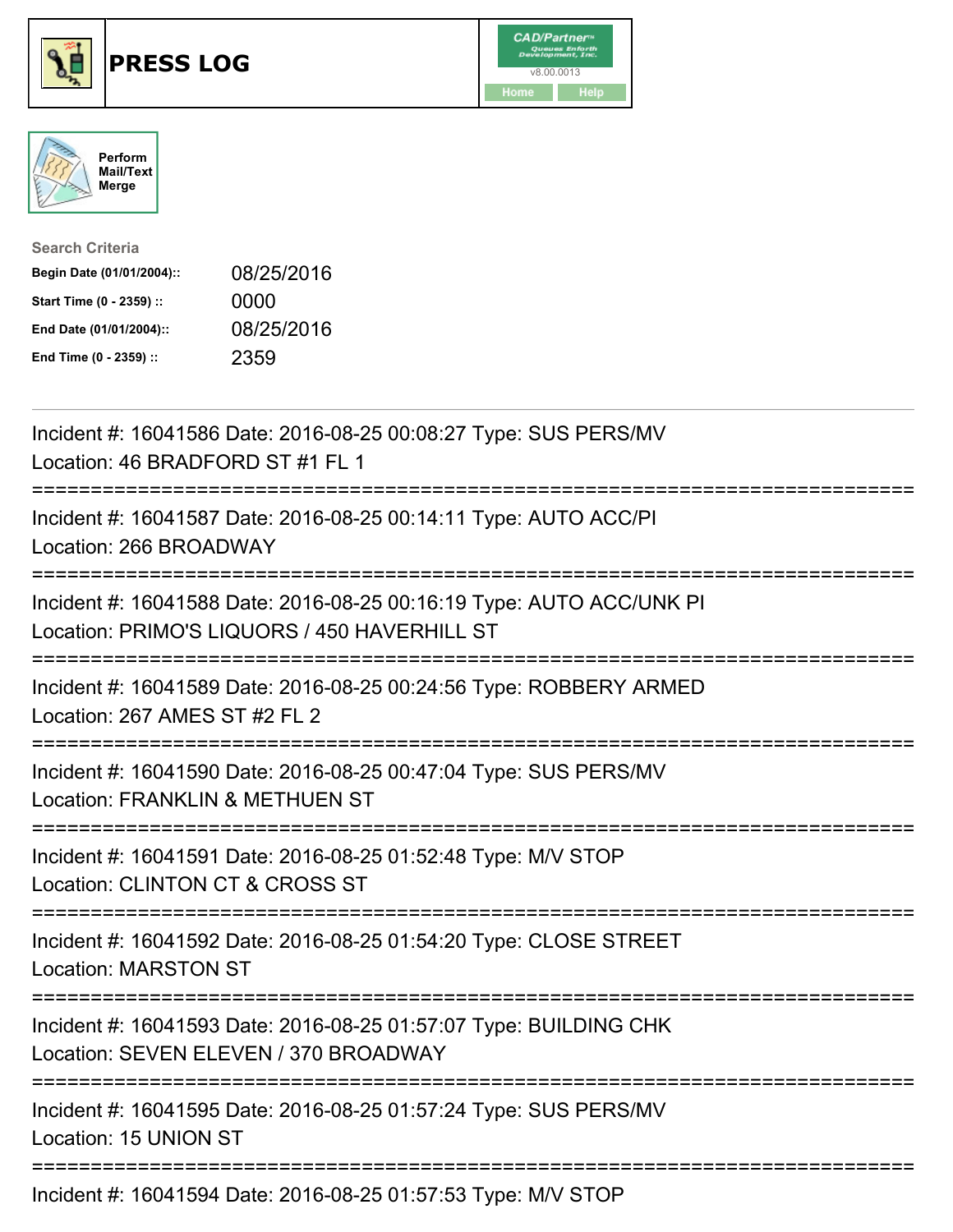| Location: CENTRAL BRIDGE / 0 MERRIMACK ST                                                                                     |
|-------------------------------------------------------------------------------------------------------------------------------|
| Incident #: 16041596 Date: 2016-08-25 02:02:10 Type: CLOSE STREET<br>Location: 69 PARKER                                      |
| Incident #: 16041597 Date: 2016-08-25 02:12:36 Type: DOMESTIC/PROG<br>Location: 130 SYLVESTER ST #LEFT                        |
| Incident #: 16041598 Date: 2016-08-25 02:15:57 Type: FIRE<br>Location: 29 SUMMER ST                                           |
| Incident #: 16041599 Date: 2016-08-25 02:48:12 Type: ALARM/BURG<br>Location: DUNKIN DONUTS / 123 LAWRENCE ST                  |
| Incident #: 16041600 Date: 2016-08-25 03:28:25 Type: ALARM/BURG<br>Location: 262 LAWRENCE ST                                  |
| ;===============================<br>Incident #: 16041601 Date: 2016-08-25 03:33:57 Type: ALARMS<br>Location: 183 HAVERHILL ST |
| ====================<br>Incident #: 16041602 Date: 2016-08-25 04:26:55 Type: WOMAN DOWN<br>Location: 92 SALEM ST              |
| Incident #: 16041603 Date: 2016-08-25 04:56:33 Type: ALARM/BURG<br>Location: GANGI REALTY / 273-274 PROSPECT                  |
| Incident #: 16041604 Date: 2016-08-25 06:35:58 Type: ALARM/BURG<br>Location: DR SAWYER / 25 MARSTON ST #SUITE 402             |
| Incident #: 16041605 Date: 2016-08-25 06:43:28 Type: ALARM/BURG<br>Location: COMM DAY CARE / 190 HAMPSHIRE ST                 |
| Incident #: 16041606 Date: 2016-08-25 06:46:29 Type: MAN DOWN<br>Location: 375 BROADWAY                                       |
| Incident #: 16041607 Date: 2016-08-25 07:02:08 Type: SUS PERS/MV<br>Location: 48 HOLLY ST                                     |
| Incident #: 16041608 Date: 2016-08-25 07:03:26 Type: CLOSE STREET<br>Location: BOXFORD ST & S UNION ST                        |
| Incident #: 16041609 Date: 2016-08-25 07:22:21 Type: TOW OF M/V                                                               |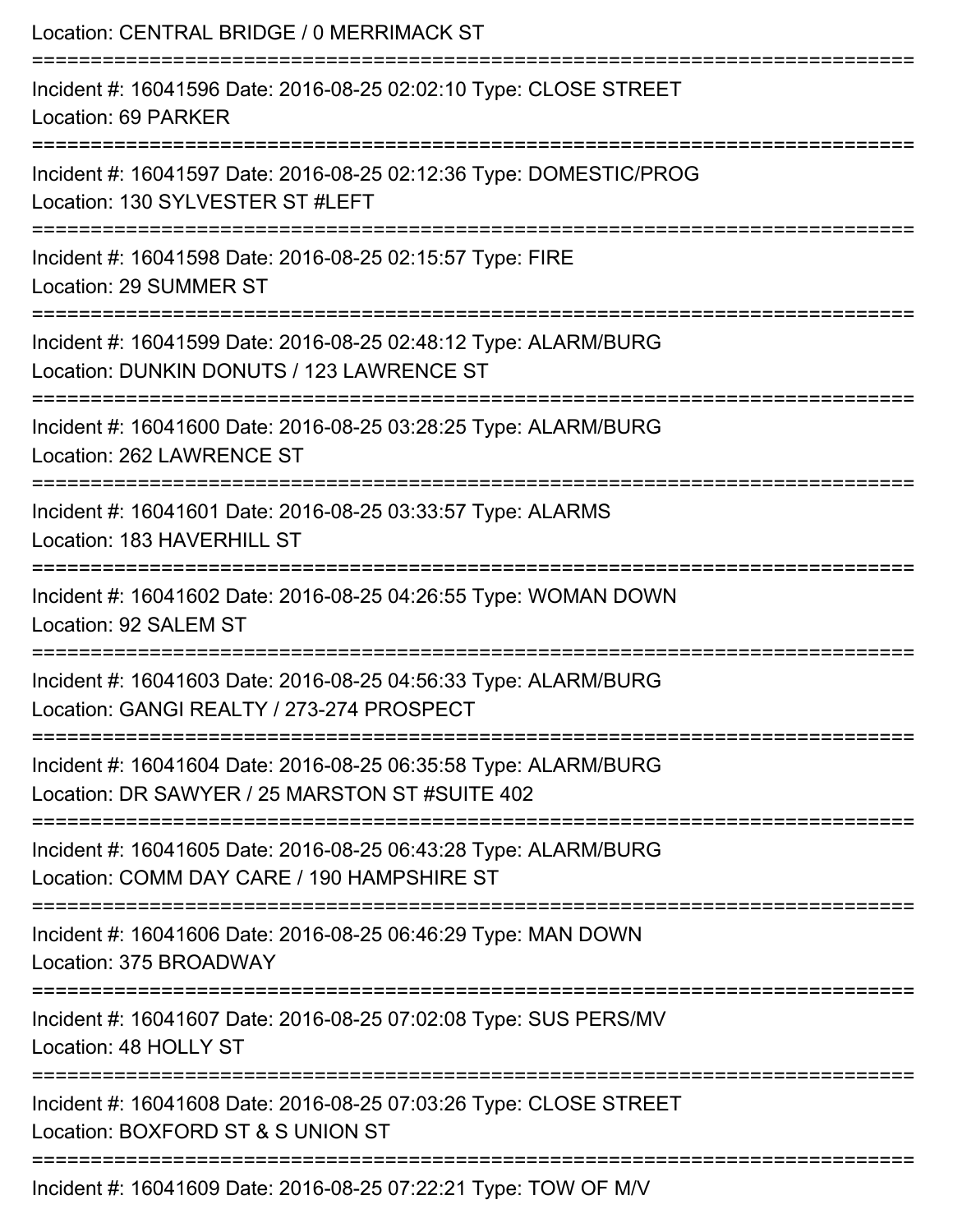| Incident #: 16041610 Date: 2016-08-25 07:28:22 Type: CLOSE STREET<br>Location: ERVING AV & HAMPSHIRE ST                           |
|-----------------------------------------------------------------------------------------------------------------------------------|
| Incident #: 16041611 Date: 2016-08-25 07:35:58 Type: AUTO ACC/PI<br>Location: JEFFERSON ST & MT VERNON ST                         |
| Incident #: 16041612 Date: 2016-08-25 07:57:05 Type: THREATS<br>Location: 206 PARK ST                                             |
| Incident #: 16041613 Date: 2016-08-25 08:11:59 Type: ALARM/BURG<br>Location: ARIAS RESIDENCE / 66 MARGIN ST                       |
| Incident #: 16041614 Date: 2016-08-25 08:23:46 Type: DOMESTIC/PROG<br>Location: 45 MANCHESTER ST FL 2<br>:================        |
| Incident #: 16041615 Date: 2016-08-25 08:40:52 Type: INVESTIGATION<br>Location: 4 AVON ST                                         |
| Incident #: 16041616 Date: 2016-08-25 08:47:45 Type: TOW OF M/V<br>Location: 270 CANAL ST<br>------------------                   |
| Incident #: 16041617 Date: 2016-08-25 08:50:47 Type: AUTO ACC/NO PI<br>Location: DURHAM ST & S BROADWAY                           |
| Incident #: 16041618 Date: 2016-08-25 09:03:33 Type: AUTO ACC/NO PI<br>Location: MONMOUTH ST & PARK ST                            |
| Incident #: 16041619 Date: 2016-08-25 09:12:47 Type: AUTO ACC/NO PI<br>Location: GREATER LAWRENCE FAM.HLTH.CTR. / 34 HAVERHILL ST |
| Incident #: 16041620 Date: 2016-08-25 09:17:21 Type: LIC PLATE STO<br>Location: 413A RIVERSIDE DR<br>==========================   |
| Incident #: 16041621 Date: 2016-08-25 09:34:37 Type: HIT & RUN M/V<br>Location: SOUTH LAWRENCE EAST SCHOOL / 165 CRAWFORD ST      |
| Incident #: 16041622 Date: 2016-08-25 09:35:59 Type: MEDIC SUPPORT<br>Location: 7ELEVEN / 100 LOWELL ST                           |
| Incident #: 16041623 Date: 2016-08-25 09:40:50 Type: FRAUD<br>1401100T                                                            |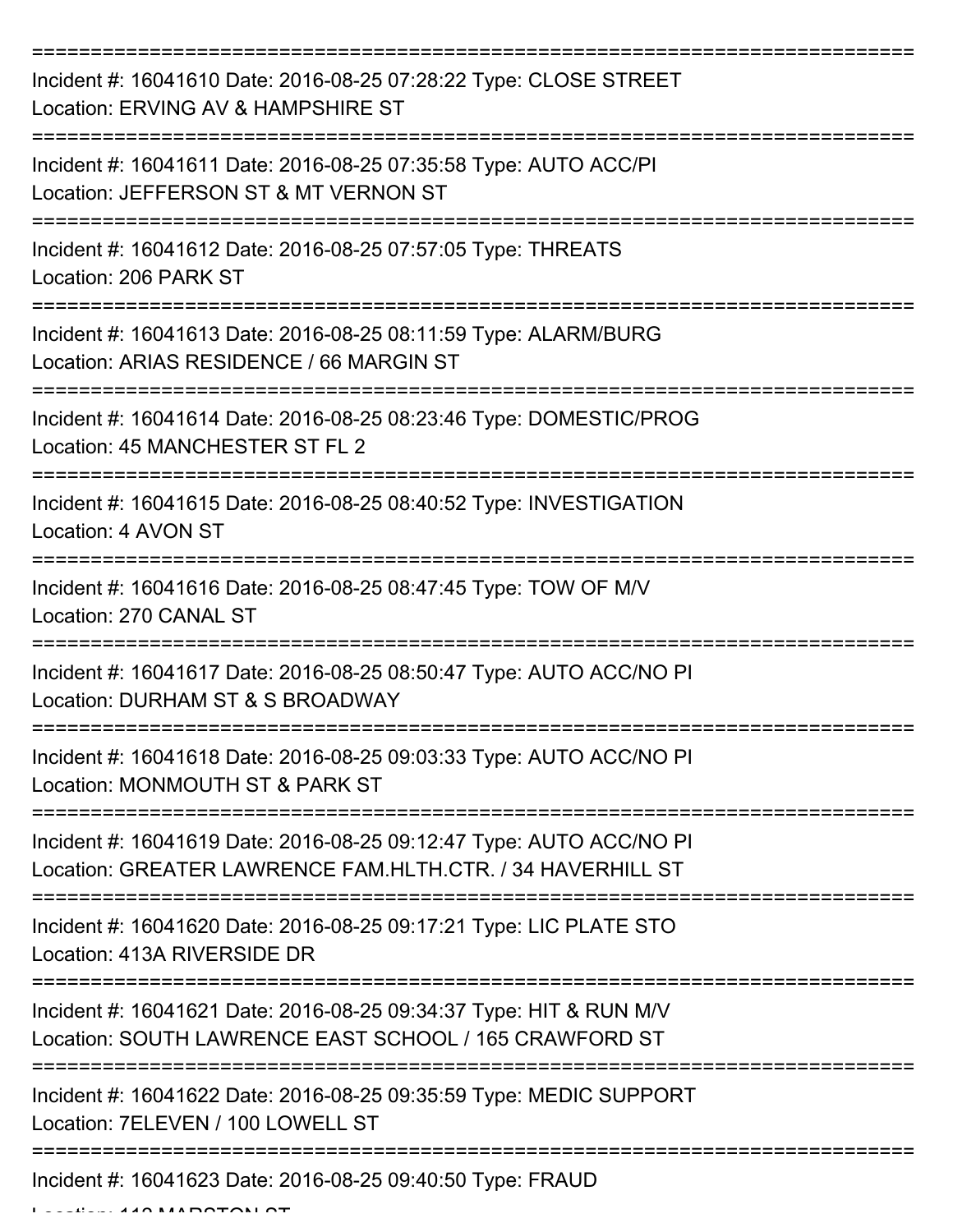| Incident #: 16041625 Date: 2016-08-25 09:59:12 Type: UNWANTEDGUEST<br>Location: TENARES WHEELS AND TIRES / 5AF634 BROADWAY            |
|---------------------------------------------------------------------------------------------------------------------------------------|
| Incident #: 16041624 Date: 2016-08-25 09:59:36 Type: PARK & WALK<br>Location: BRADFORD ST & BROADWAY                                  |
| Incident #: 16041626 Date: 2016-08-25 10:02:03 Type: PARK & WALK<br>Location: S UNION ST & SPRINGFIELD ST                             |
| Incident #: 16041627 Date: 2016-08-25 10:06:10 Type: INVESTIGATION<br>Location: LAWRENCE HIGH SCHOOL / 68 EASTON ST                   |
| Incident #: 16041628 Date: 2016-08-25 10:06:11 Type: MV/BLOCKING<br>Location: 48 WASHINGTON ST                                        |
| Incident #: 16041629 Date: 2016-08-25 10:13:17 Type: SUS PERS/MV<br>Location: 373 HAVERHILL ST                                        |
| Incident #: 16041630 Date: 2016-08-25 10:14:02 Type: COURT DOC SERVE<br>Location: ACTON ST & BROADWAY                                 |
| Incident #: 16041631 Date: 2016-08-25 10:18:55 Type: SUS PERS/MV<br>Location: 75 BAILEY ST                                            |
| Incident #: 16041632 Date: 2016-08-25 10:20:31 Type: 209A/SERVE<br>Location: 93 EMMETT ST<br>================                         |
| Incident #: 16041633 Date: 2016-08-25 10:22:32 Type: M/V STOP<br>Location: LAWRENCE ST & LEXINGTON ST                                 |
| Incident #: 16041634 Date: 2016-08-25 10:24:23 Type: M/V STOP<br>Location: 187 BROADWAY                                               |
| :=====================================<br>Incident #: 16041635 Date: 2016-08-25 10:25:43 Type: SUS PERS/MV<br>Location: 5 DANFORTH ST |
| Incident #: 16041636 Date: 2016-08-25 10:26:55 Type: AUTO ACC/NO PI<br>Location: ESSEX ST & MARGIN ST                                 |
| Incident #: 16041637 Date: 2016-08-25 10:30:19 Type: HIT & RUN M/V                                                                    |

Location: ADI INICTON SCHOOL / 4 ARLINICTON ST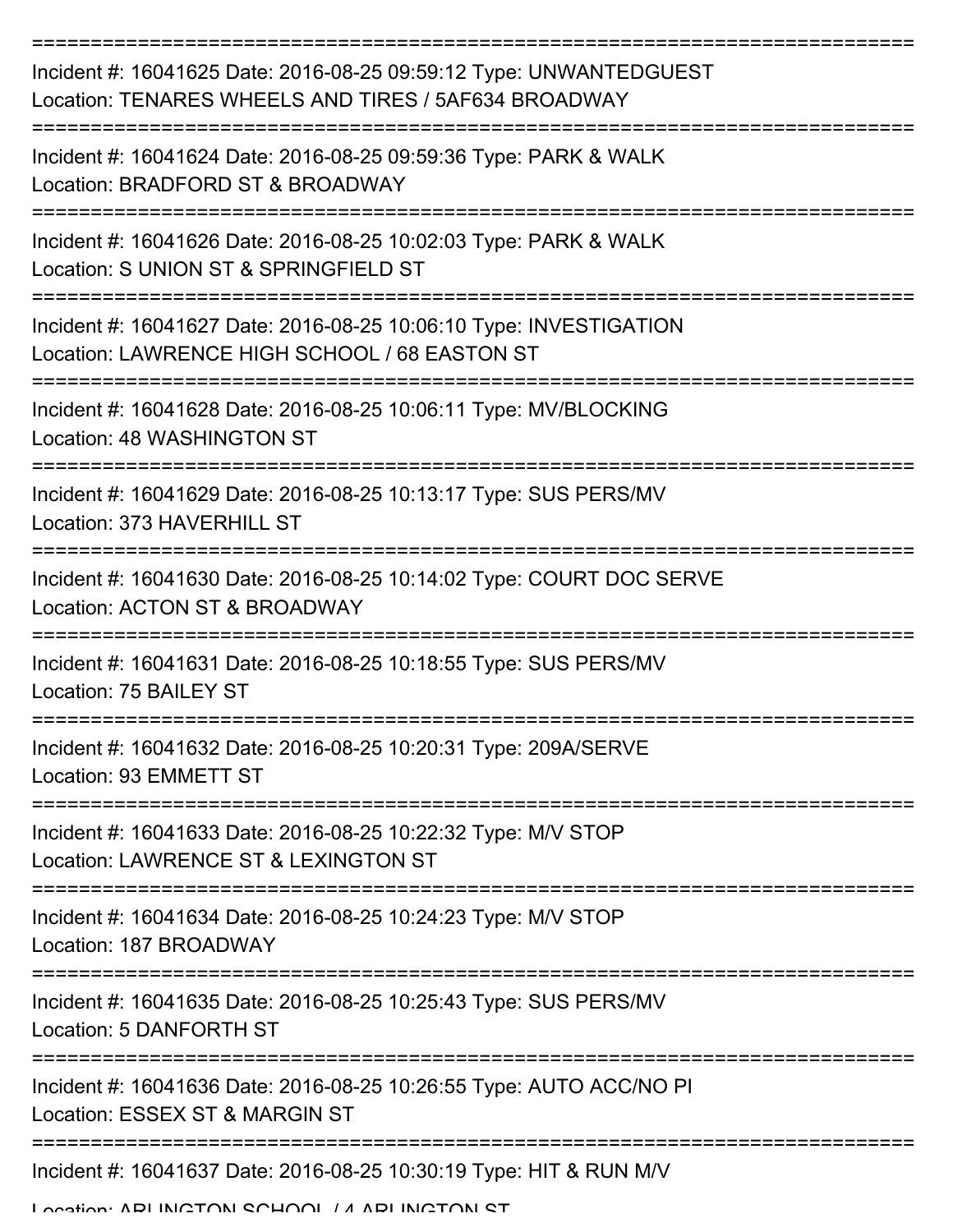| Incident #: 16041638 Date: 2016-08-25 10:44:26 Type: M/V STOP<br>Location: 155 WATER ST                         |
|-----------------------------------------------------------------------------------------------------------------|
| Incident #: 16041639 Date: 2016-08-25 10:50:23 Type: ASSIST FIRE<br>Location: SUMMER ST & UNION ST              |
| Incident #: 16041640 Date: 2016-08-25 10:51:19 Type: MV/BLOCKING<br>Location: OLIVER SCHOOL / 183 HAVERHILL ST  |
| Incident #: 16041641 Date: 2016-08-25 11:02:26 Type: PARK & WALK<br>Location: S UNION ST & SPRINGFIELD ST       |
| Incident #: 16041642 Date: 2016-08-25 11:02:50 Type: PARK & WALK<br>Location: BRADFORD ST & BROADWAY            |
| Incident #: 16041643 Date: 2016-08-25 11:07:23 Type: GENERAL SERV<br>Location: 606 LOWELL ST                    |
| Incident #: 16041644 Date: 2016-08-25 11:30:32 Type: PARK & WALK<br>Location: BRADFORD ST & BROADWAY            |
| Incident #: 16041645 Date: 2016-08-25 11:32:13 Type: SUS PERS/MV<br>Location: 205 BROADWAY                      |
| Incident #: 16041646 Date: 2016-08-25 11:40:45 Type: INVESTIGATION<br>Location: 14 DOYLE ST                     |
| Incident #: 16041648 Date: 2016-08-25 11:42:43 Type: GENERAL SERV<br>Location: WEATHERBEE SCHOOL / 75 NEWTON ST |
| Incident #: 16041647 Date: 2016-08-25 11:43:51 Type: SUS PERS/MV<br>Location: GREENFIELD ST & LORING ST         |
| Incident #: 16041649 Date: 2016-08-25 11:50:23 Type: SUS PERS/MV<br>Location: 126 FRANKLIN ST                   |
| Incident #: 16041650 Date: 2016-08-25 11:55:33 Type: SUS PERS/MV<br>Location: LOWELL ST & WARREN ST             |
| Incident #: 16041651 Date: 2016-08-25 12:14:46 Type: WARRANT SERVE<br>Location: 35 BUSWELL ST                   |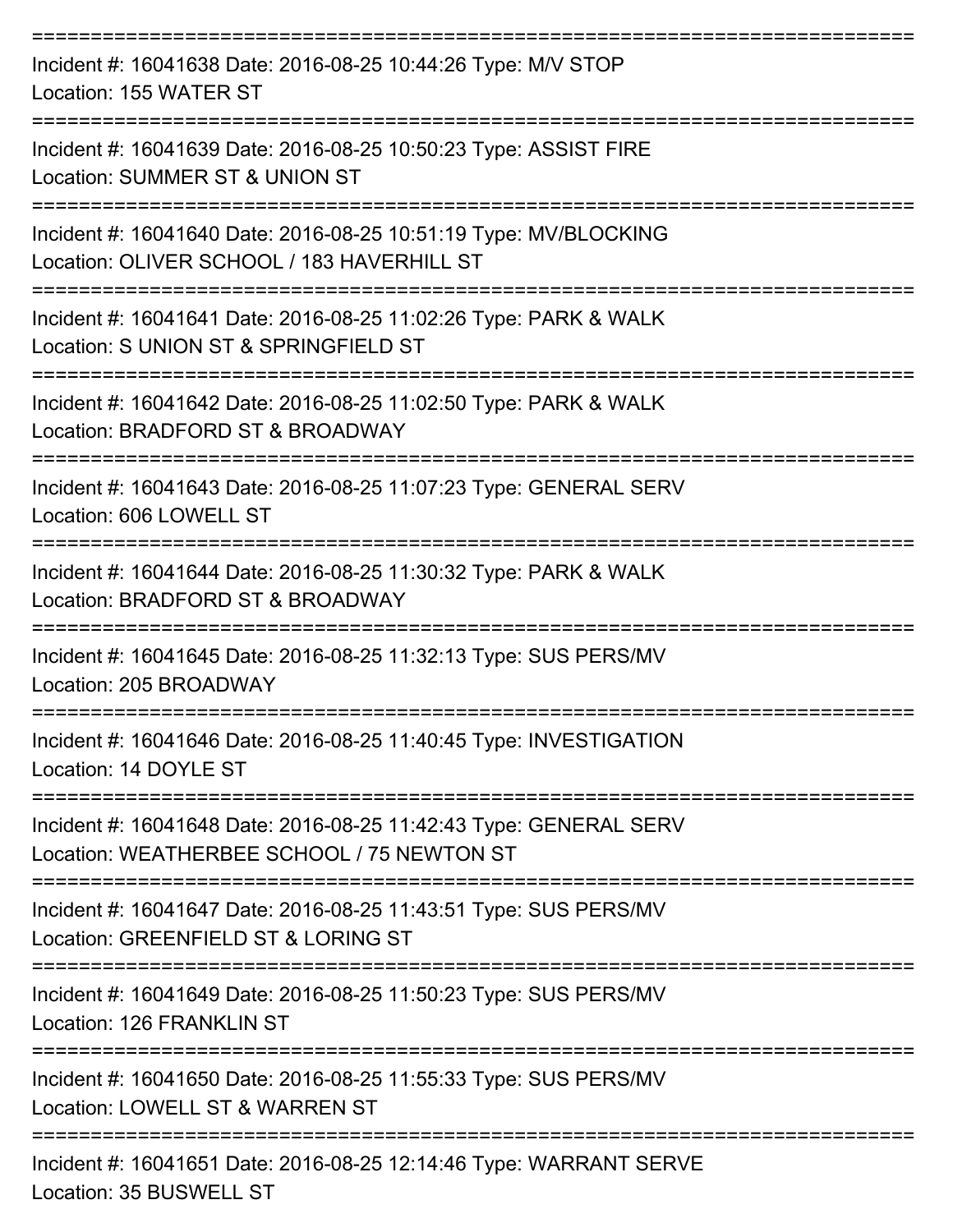| Incident #: 16041652 Date: 2016-08-25 12:15:58 Type: CK WELL BEING<br>Location: HAVERHILL ST & LAWRENCE ST                  |
|-----------------------------------------------------------------------------------------------------------------------------|
| Incident #: 16041653 Date: 2016-08-25 12:23:25 Type: UNWANTEDGUEST<br>Location: 10 RIDGE RD                                 |
| ============<br>Incident #: 16041654 Date: 2016-08-25 12:37:35 Type: ANIMAL COMPL<br>Location: 84 WARREN ST                 |
| Incident #: 16041655 Date: 2016-08-25 12:38:19 Type: SUS PERS/MV<br>Location: 103 WINTHROP AV                               |
| Incident #: 16041656 Date: 2016-08-25 12:45:13 Type: SUS PERS/MV<br>Location: PARTHUM SCHOOL / 255 E HAVERHILL ST           |
| Incident #: 16041657 Date: 2016-08-25 12:55:35 Type: ALARM/BURG<br>Location: ELITE LOUNGE / 336 COMMON ST                   |
| ---------------------<br>Incident #: 16041658 Date: 2016-08-25 12:57:44 Type: FIGHT<br>Location: ARLINGTON ST & LAWRENCE ST |
| Incident #: 16041659 Date: 2016-08-25 13:00:07 Type: MEDIC SUPPORT<br>Location: AMESBURY ST & COMMON ST                     |
| Incident #: 16041661 Date: 2016-08-25 13:00:45 Type: ANIMAL COMPL<br>Location: BROADWAY & CEDAR ST                          |
| Incident #: 16041660 Date: 2016-08-25 13:01:28 Type: FIGHT<br>Location: ARLINGTON ST & LAWRENCE ST                          |
| Incident #: 16041662 Date: 2016-08-25 13:07:41 Type: INVEST CONT<br>Location: 10 WINSLOW PL                                 |
| Incident #: 16041663 Date: 2016-08-25 13:25:07 Type: GENERAL SERV<br>Location: COADY'S TOWING SERVICE / 139 MARSTON ST      |
| Incident #: 16041664 Date: 2016-08-25 13:29:04 Type: WARRANT SERVE<br>Location: 77 S UNION ST                               |
| Incident #: 16041665 Date: 2016-08-25 13:30:41 Type: M/V STOP<br>Location: 21 FERN ST                                       |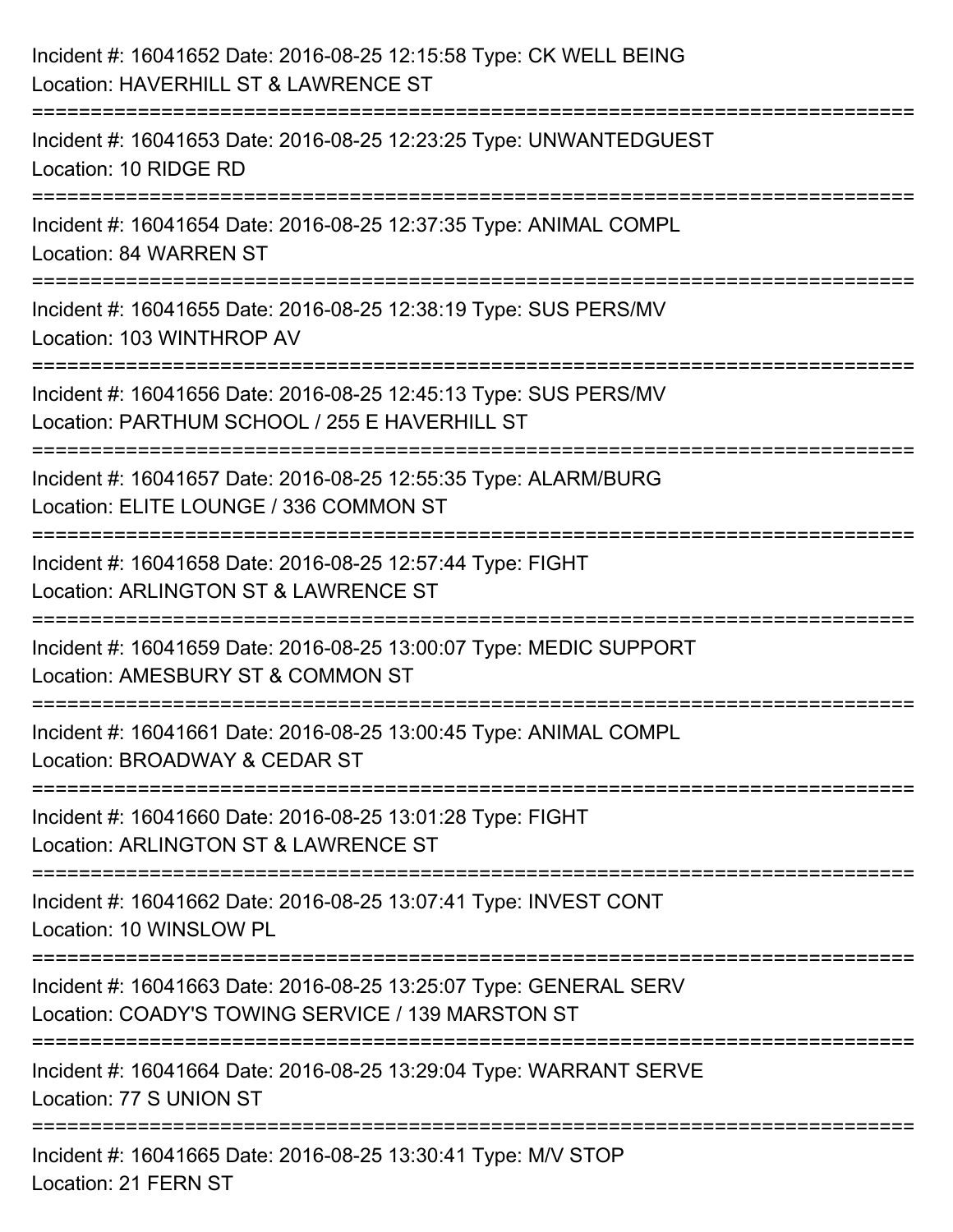| Incident #: 16041666 Date: 2016-08-25 13:32:42 Type: M/V STOP<br>Location: CHICKERING ST & WINTHROP AV                           |
|----------------------------------------------------------------------------------------------------------------------------------|
| Incident #: 16041667 Date: 2016-08-25 13:34:58 Type: M/V STOP<br>Location: FRIENDLYS RESTAURANT / 227 WINTHROP AV                |
| Incident #: 16041668 Date: 2016-08-25 13:43:20 Type: M/V STOP<br><b>Location: 11 LAWRENCE ST</b>                                 |
| Incident #: 16041669 Date: 2016-08-25 14:01:42 Type: MEDIC SUPPORT<br>Location: 22 WOODLAND ST #APT101                           |
| Incident #: 16041670 Date: 2016-08-25 14:02:05 Type: MEDIC SUPPORT<br>Location: GREATER LAWRENCE FAM.HLTH.CTR. / 34 HAVERHILL ST |
| Incident #: 16041671 Date: 2016-08-25 14:06:48 Type: DOMESTIC/PAST<br>Location: 9 SUMMER ST #S305                                |
| Incident #: 16041672 Date: 2016-08-25 14:30:05 Type: UNWANTEDGUEST<br>Location: 45 MANCHESTER ST FL 2ND FL                       |
| Incident #: 16041673 Date: 2016-08-25 14:47:01 Type: M/V STOP<br>Location: BRADFORD ST & BROADWAY                                |
| Incident #: 16041674 Date: 2016-08-25 14:55:07 Type: 209A/SERVE<br>Location: 14 EXETER ST                                        |
| Incident #: 16041675 Date: 2016-08-25 14:56:44 Type: 209A/SERVE<br>Location: 90 LOWELL ST                                        |
| Incident #: 16041676 Date: 2016-08-25 14:57:39 Type: 209A/SERVE<br>Location: 90 LOWELL ST                                        |
| Incident #: 16041677 Date: 2016-08-25 15:03:42 Type: GENERAL SERV<br>Location: AMESBURY ST & CANAL ST                            |
| Incident #: 16041678 Date: 2016-08-25 15:06:11 Type: LIC PLATE STO<br>Location: 33 BOURQUE ST                                    |
| Incident #: 16041679 Date: 2016-08-25 15:09:44 Type: AUTO ACC/NO PI<br>Location: ANDOVER ST & STATE ST                           |

===========================================================================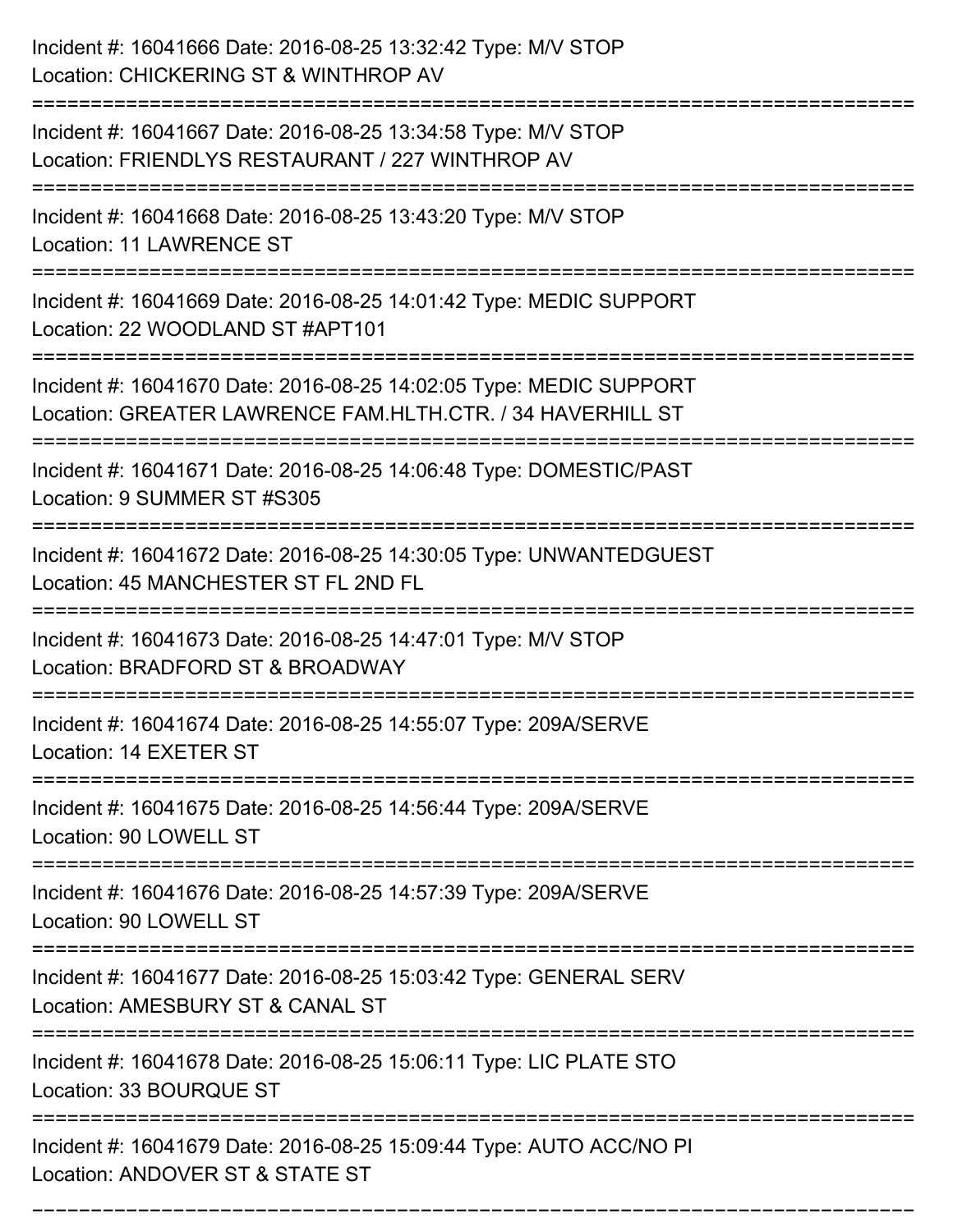| Incident #: 16041680 Date: 2016-08-25 15:11:32 Type: M/V STOP<br>Location: ESSEX ST & JACKSON ST<br>-------------------------         |
|---------------------------------------------------------------------------------------------------------------------------------------|
| Incident #: 16041681 Date: 2016-08-25 15:17:24 Type: FIGHT<br>Location: 100 SHAWSHEEN RD                                              |
| Incident #: 16041682 Date: 2016-08-25 15:28:51 Type: ALARM/BURG<br>Location: ROGER BERUBE / 265 LOWELL ST<br>:======================= |
| Incident #: 16041683 Date: 2016-08-25 15:35:00 Type: 209A/SERVE<br>Location: 233 JACKSON ST                                           |
| Incident #: 16041684 Date: 2016-08-25 15:42:47 Type: HIT & RUN M/V<br>Location: 2 APPLETON ST                                         |
| Incident #: 16041685 Date: 2016-08-25 15:47:02 Type: M/V STOP<br>Location: BROADWAY & LOWELL ST                                       |
| Incident #: 16041686 Date: 2016-08-25 15:48:26 Type: 209A/SERVE<br>Location: 222 PARK ST                                              |
| Incident #: 16041687 Date: 2016-08-25 15:50:59 Type: M/V STOP<br>Location: BROADWAY & LOWELL ST                                       |
| Incident #: 16041688 Date: 2016-08-25 15:53:28 Type: M/V STOP<br>Location: BROADWAY & LOWELL ST                                       |
| Incident #: 16041689 Date: 2016-08-25 15:54:13 Type: M/V STOP<br>Location: MERRIMACK ST & PARKER ST                                   |
| Incident #: 16041690 Date: 2016-08-25 15:54:36 Type: DOMESTIC/PROG<br>Location: LAWRENCE ST & MYRTLE ST                               |
| Incident #: 16041691 Date: 2016-08-25 15:54:44 Type: M/V STOP<br>Location: BROADWAY & LOWELL ST                                       |
| Incident #: 16041692 Date: 2016-08-25 15:54:54 Type: DEATH SUDDEN<br>Location: 248 BROADWAY FL 4TH FL                                 |
| Incident #: 16041694 Date: 2016-08-25 16:07:22 Type: ANIMAL COMPL<br>Location: 202 LAWRENCE ST FL 2NDFL                               |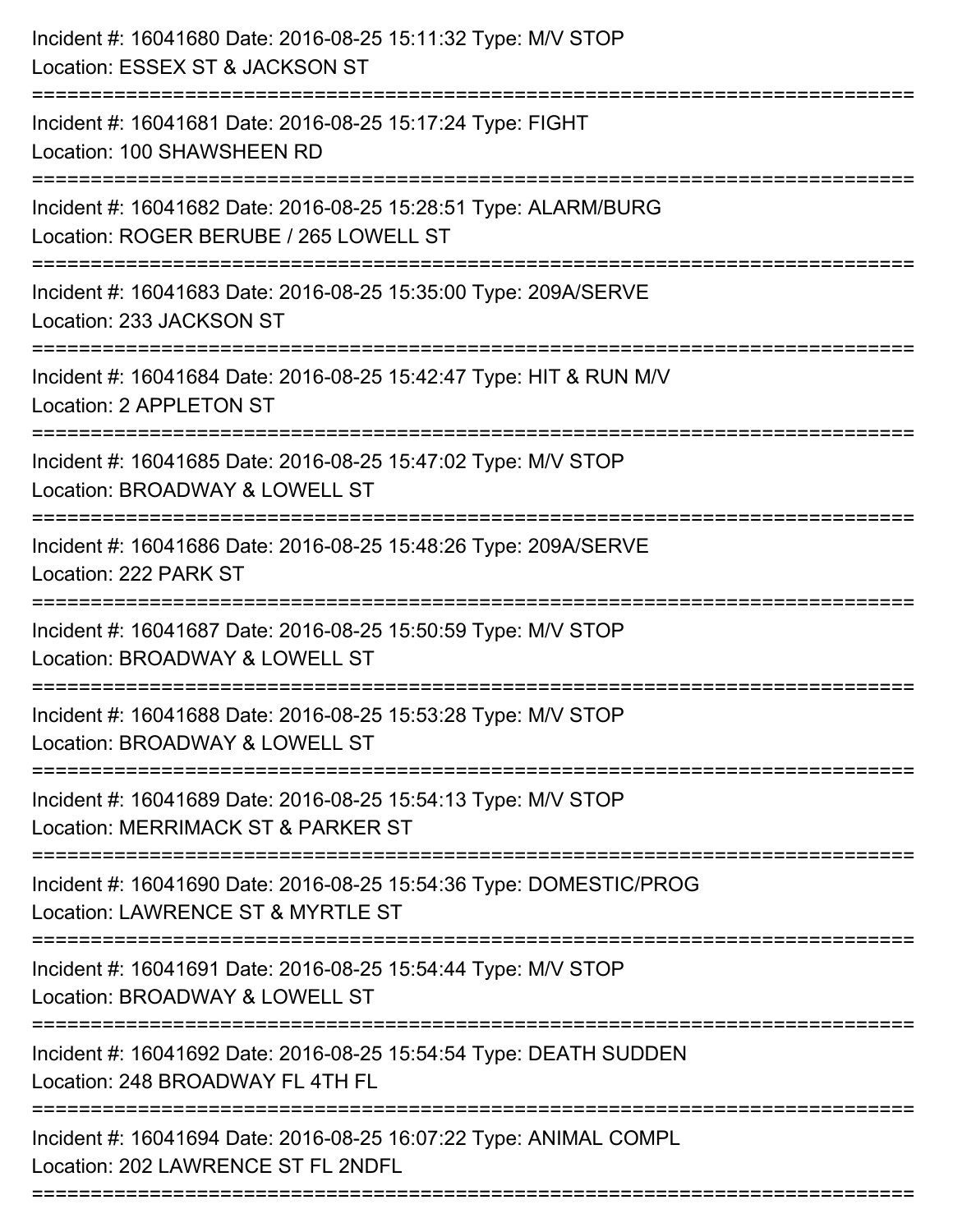Location: 64 WINTHROP AV

| Incident #: 16041695 Date: 2016-08-25 16:08:04 Type: LOST PROPERTY<br>Location: COMMON ST & HAMPSHIRE ST               |
|------------------------------------------------------------------------------------------------------------------------|
| Incident #: 16041696 Date: 2016-08-25 16:12:35 Type: TRANSPORT<br>Location: FRANKLIN ST & TREMONT ST                   |
| Incident #: 16041697 Date: 2016-08-25 16:14:17 Type: 209A/SERVE<br>Location: 52 BROOKFIELD ST                          |
| Incident #: 16041698 Date: 2016-08-25 16:14:25 Type: AUTO ACC/NO PI<br>Location: CLADDAGH PUB / 399 CANAL ST           |
| Incident #: 16041699 Date: 2016-08-25 16:31:33 Type: INVESTIGATION<br>Location: LOAN USA / 92 BROADWAY                 |
| Incident #: 16041700 Date: 2016-08-25 16:39:19 Type: WARRANT SERVE<br>Location: FRANKLIN ST & TREMONT ST               |
| Incident #: 16041701 Date: 2016-08-25 16:39:33 Type: DOMESTIC/PROG<br>Location: HAMPSHIRE ST & LOWELL ST               |
| Incident #: 16041702 Date: 2016-08-25 16:42:40 Type: MAL DAMG PROG<br>Location: 30 DOYLE ST                            |
| Incident #: 16041703 Date: 2016-08-25 17:08:42 Type: RECOV/STOL/MV<br>Location: 42 CROSS ST                            |
| ====================<br>Incident #: 16041704 Date: 2016-08-25 17:11:51 Type: INVEST CONT<br>Location: 450 HAVERHILL ST |
| Incident #: 16041705 Date: 2016-08-25 17:18:54 Type: STOL/MV/PAS<br>Location: 550 BROADWAY                             |
| Incident #: 16041706 Date: 2016-08-25 17:20:41 Type: MAN DOWN<br>Location: ST ALFIO VILLA / 55 COMMON ST               |
| Incident #: 16041709 Date: 2016-08-25 17:21:08 Type: KEEP PEACE<br>Location: WALK IN WALK IN / 14 EXETER ST            |
|                                                                                                                        |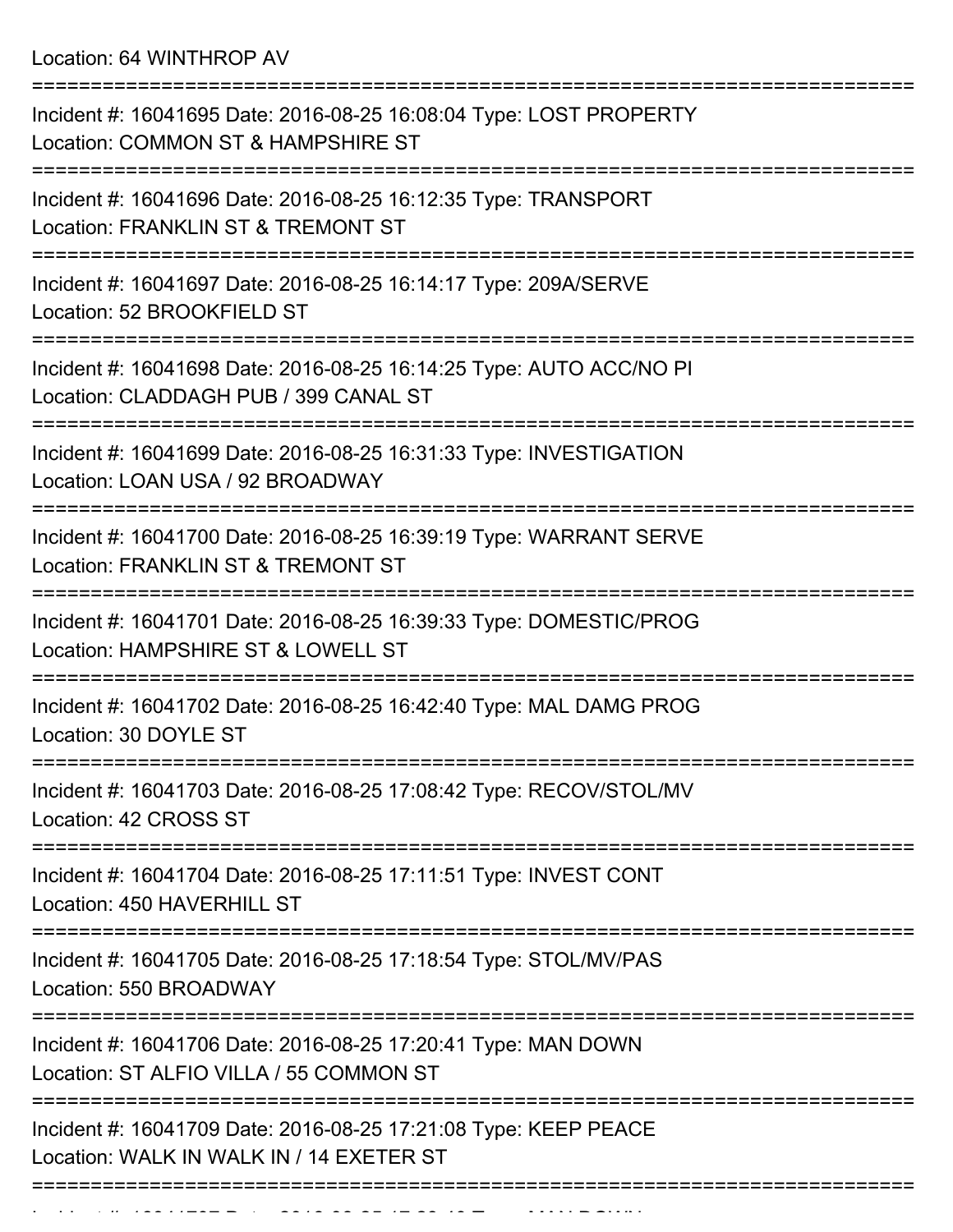Location: BROADWAY & ESSEX ST =========================================================================== Incident #: 16041708 Date: 2016-08-25 17:25:21 Type: SUS PERS/MV Location: 90 WINTHROP AV =========================================================================== Incident #: 16041710 Date: 2016-08-25 17:37:15 Type: DRUG OVERDOSE Location: LAWRENCE ST & MYRTLE ST =========================================================================== Incident #: 16041711 Date: 2016-08-25 17:45:06 Type: M/V STOP Location: BROADWAY & LOWELL ST =========================================================================== Incident #: 16041712 Date: 2016-08-25 18:08:39 Type: MISSING PERS Location: 62 NEWBURY ST FL 3 =========================================================================== Incident #: 16041713 Date: 2016-08-25 18:12:37 Type: ALARM/BURG Location: 1ST BAPTIST HATIAN CHURCH / 150 GARDEN ST =========================================================================== Incident #: 16041714 Date: 2016-08-25 18:16:03 Type: 209A/SERVE Location: 52 BROOKFIELD ST =========================================================================== Incident #: 16041715 Date: 2016-08-25 18:17:12 Type: NEIGHBOR PROB Location: 115 MARKET ST #1 FL 1 =========================================================================== Incident #: 16041716 Date: 2016-08-25 18:18:58 Type: MEDIC SUPPORT Location: 116 MARKET ST =========================================================================== Incident #: 16041717 Date: 2016-08-25 18:22:10 Type: SUS PERS/MV Location: SAL'S RESTURANT / 354 MERRIMACK ST =========================================================================== Incident #: 16041718 Date: 2016-08-25 18:28:59 Type: DRUG OVERDOSE Location: LIGHTSHIP, THE / 118 S UNION ST =========================================================================== Incident #: 16041719 Date: 2016-08-25 19:05:36 Type: SUS PERS/MV Location: 17 HUSE ST =========================================================================== Incident #: 16041720 Date: 2016-08-25 19:13:28 Type: 209A/VIOLATION Location: 50 MFLVIN ST #106 FL 2 =========================================================================== Incident #: 16041721 Date: 2016-08-25 19:16:08 Type: SUS PERS/MV Location: 8 GARFIELD ST

===========================================================================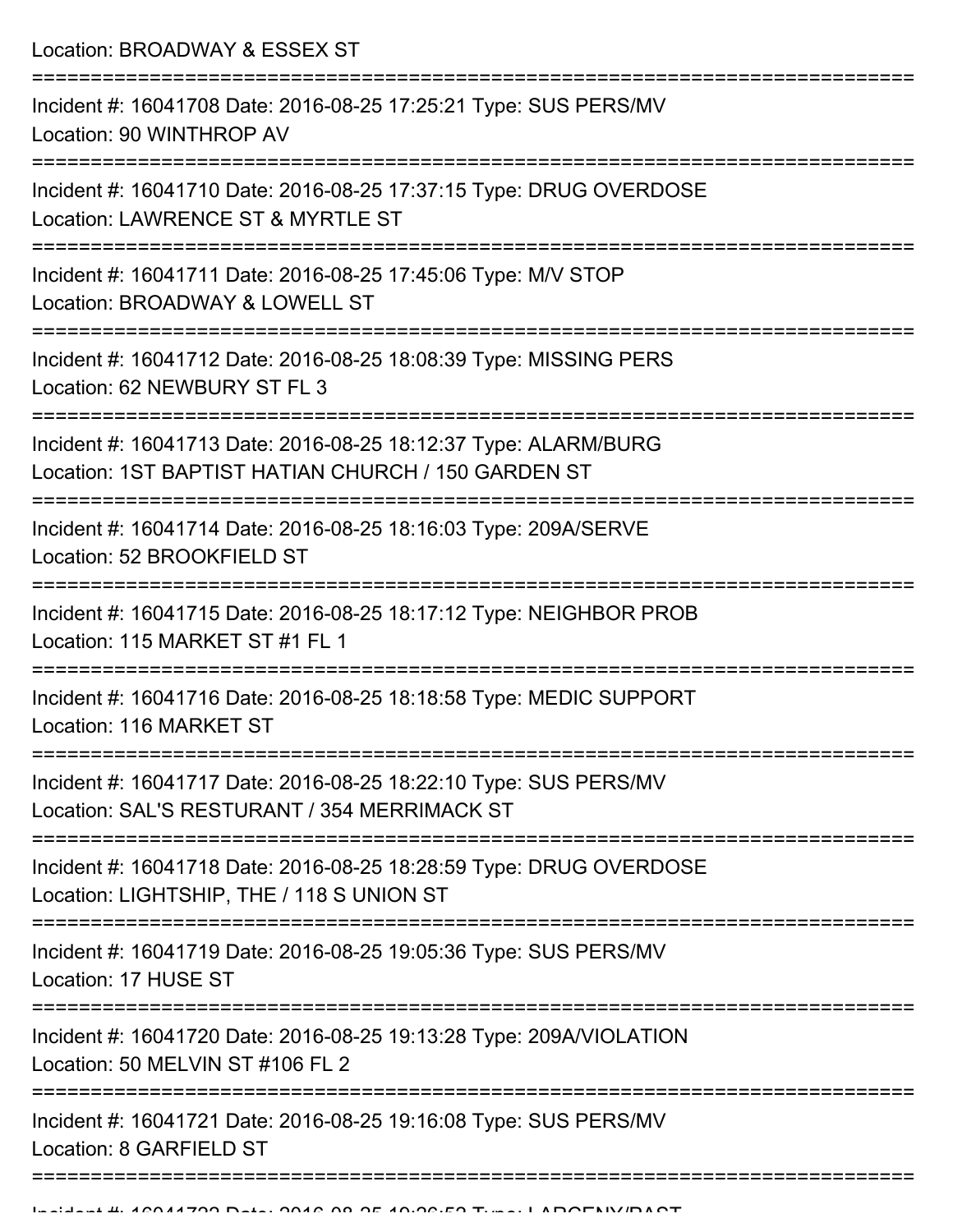Location: 205 BROADWAY #6 =========================================================================== Incident #: 16041723 Date: 2016-08-25 19:48:12 Type: M/V STOP Location: CANAL ST & MARSTON ST =========================================================================== Incident #: 16041724 Date: 2016-08-25 19:52:26 Type: M/V STOP Location: HANCOCK ST & SCHOOL ST =========================================================================== Incident #: 16041725 Date: 2016-08-25 19:54:39 Type: M/V STOP Location: CANAL ST & MARSTON ST =========================================================================== Incident #: 16041726 Date: 2016-08-25 20:11:32 Type: ALARMS Location: 460 S UNION ST =========================================================================== Incident #: 16041727 Date: 2016-08-25 20:14:49 Type: INVEST CONT Location: 352 AMES ST =========================================================================== Incident #: 16041728 Date: 2016-08-25 20:33:11 Type: INVEST CONT Location: 99 SUMMER ST #3 =========================================================================== Incident #: 16041729 Date: 2016-08-25 20:34:19 Type: PARK & WALK Location: THORNTON AV & WATER ST =========================================================================== Incident #: 16041730 Date: 2016-08-25 20:51:14 Type: SUICIDE ATTEMPT Location: 17 JOHN ST FL 1 =========================================================================== Incident #: 16041731 Date: 2016-08-25 20:54:34 Type: M/V STOP Location: FARLEY ST & S BROADWAY =========================================================================== Incident #: 16041733 Date: 2016-08-25 20:54:44 Type: DOMESTIC/PAST Location: WALK IN WALK IN / 49 SYLVESTER ST =========================================================================== Incident #: 16041732 Date: 2016-08-25 20:56:22 Type: DOMESTIC/PROG Location: 40 KNOX ST FL 1 =========================================================================== Incident #: 16041734 Date: 2016-08-25 21:01:00 Type: CK WELL BEING Location: 48 SYLVESTER ST =========================================================================== Incident #: 16041735 Date: 2016-08-25 21:16:05 Type: M/V STOP Location: 21 SALEM ST

Incident #: 16041736 Date: 2016-08-25 21:28:02 Type: DOMESTIC/PROG

===========================================================================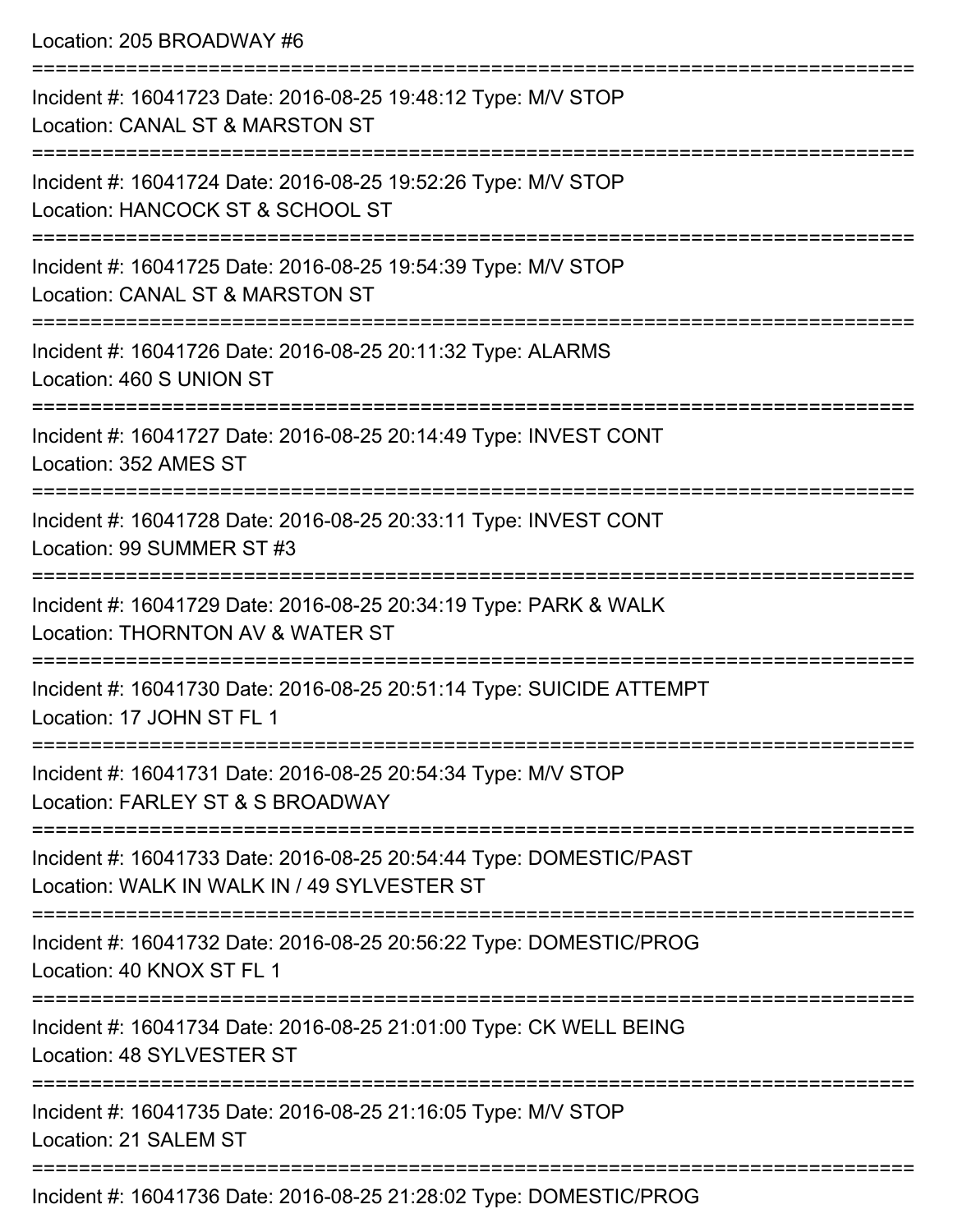| Incident #: 16041737 Date: 2016-08-25 21:29:25 Type: M/V STOP<br>Location: 35 SALEM ST               |
|------------------------------------------------------------------------------------------------------|
| Incident #: 16041738 Date: 2016-08-25 21:30:01 Type: ASSIST FIRE<br>Location: NEWBURY ST & SUMMER ST |
| Incident #: 16041739 Date: 2016-08-25 21:43:17 Type: NOISE ORD<br>Location: 5 HAVERHILL ST           |
| Incident #: 16041740 Date: 2016-08-25 21:43:48 Type: MV/BLOCKING<br>Location: 8 GRAICHEN TER         |
| Incident #: 16041741 Date: 2016-08-25 21:51:17 Type: M/V STOP<br>Location: ESSEX ST & MILL ST        |
| Incident #: 16041742 Date: 2016-08-25 21:51:54 Type: NOISE ORD<br>Location: 5 HAVERHILL ST           |
| Incident #: 16041743 Date: 2016-08-25 21:52:05 Type: M/V STOP<br>Location: JACKSON ST & SUMMER ST    |
| Incident #: 16041744 Date: 2016-08-25 21:55:26 Type: B&E/PAST<br>Location: 423 HIGH ST #1 FL 1       |
| Incident #: 16041745 Date: 2016-08-25 21:55:46 Type: M/V STOP<br>Location: COMMON ST & LAWRENCE ST   |
| Incident #: 16041746 Date: 2016-08-25 22:04:34 Type: M/V STOP<br>Location: BROADWAY & PARK ST        |
| Incident #: 16041747 Date: 2016-08-25 22:10:31 Type: M/V STOP<br>Location: LEBANON ST & WHITE ST     |
| Incident #: 16041748 Date: 2016-08-25 22:10:45 Type: NOISE ORD<br>Location: 270 E HAVERHILL ST       |
| Incident #: 16041749 Date: 2016-08-25 22:18:36 Type: NOISE ORD<br>Location: 173 ABBOTT ST            |
| Incident #: 16041750 Date: 2016-08-25 22:21:54 Type: NOISE ORD                                       |